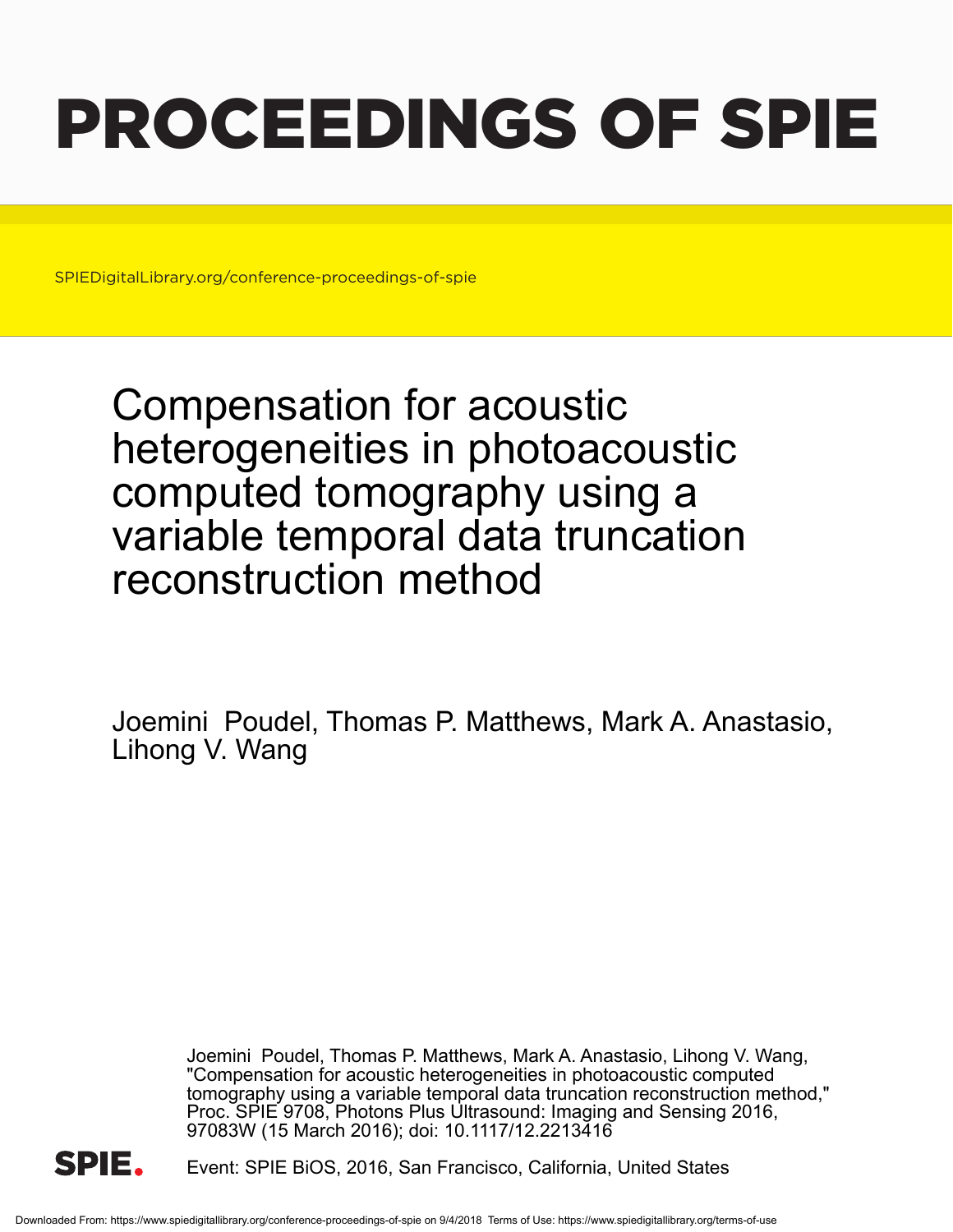## Compensation for acoustic heterogeneities in photoacoustic computed tomography using a variable temporal data truncation reconstruction method

Joemini Poudel<sup>a</sup>, Thomas P. Matthews<sup>a</sup>, Mark A. Anastasio<sup>a</sup>, and Lihong V. Wang<sup>a</sup>

<sup>a</sup>Department of Biomedical Engineering, Washington University in St. Louis, 1 Brookings Dr., St. Louis, MO, USA 63130

#### ABSTRACT

Photoacoustic computed tomography (PACT) is an emerging computed imaging modality that exploits optical contrast and ultrasonic detection principles to form images of the absorbed optical energy density within tissue. If the object possesses spatially variant acoustic properties that are unaccounted for by the reconstruction algorithm, the estimated image can contain distortions. While reconstruction algorithms have recently been developed for compensating for this effect, they generally require the object's acoustic properties to be known a priori. To circumvent the need for detailed information regarding an object's acoustic properties, we have previously proposed a half-time reconstruction method for PACT. A half-time reconstruction method estimates the PACT image from a data set that has been temporally truncated to exclude the data components that have been strongly aberrated. In this approach, the degree of temporal truncation is the same for all measurements. However, this strategy can be improved upon when the approximate sizes and locations of strongly heterogeneous structures, such as gas voids or bones, are known. In this work, we investigate PACT reconstruction algorithms that are based on a variable temporal data truncation (VTDT) approach that represents a generalization of the half-time reconstruction approach. In the VTDT approach, the degree of temporal truncation for each measurement is determined by the distance between the corresponding transducer location and the nearest known bone or gas void location. Computer simulation studies are employed to demonstrate the feasibility and effectiveness of the approach.

Keywords: photoacoustic computed tomography, image reconstruction

#### 1. INTRODUCTION

Photoacoustic computed tomography (PACT) is an emerging imaging modality with a wide range of applications.<sup>1–4</sup> PACT exploits the high optical contrast of blood-rich structures and the high spatial resolution of ultrasound detection. In PACT, a short laser pulse is used to irradiate a biological sample, upon which optical absorption by tissues results in emission of pressure waves through the thermoacoustic effect. These pressure waves are subsequently detected by broadband ultrasound detectors. The image reconstruction problem in PACT is to estimate the absorbed optical energy density from the measured photoacoustic signals. Such an image may be of great importance as there exists a strong correlation between electromagnetic absorption and the pathological condition of tissue.<sup>5, 6</sup>

Most PACT reconstruction algorithms assume an acoustically homogeneous medium. This can result in strong artifacts in the reconstructed images when the spatially variant acoustic properties of the medium are not taken into account.<sup>7,8</sup> However, in practice, it is challenging to estimate these properties accurately. To circumvent the need for detailed information regarding an object's acoustic properties as well as suppress artifacts due to acoustic heterogeneity, we have previously proposed a half-time reconstruction method<sup>9</sup> for PACT. The half-time reconstruction approach exploits data redundancies to uniquely and stably reconstruct images from measurement data truncated at a constant delay time. Although the half-time reconstruction approach reduces

Further author information: (Send correspondence to Mark A. Anastasio, Lihong V. Wang) Mark A. Anastasio : E-mail: anastasio@wustl.edu Lihong V. Wang : E-mail: lhwang@seas.wustl.edu

> Photons Plus Ultrasound: Imaging and Sensing 2016, edited by Alexander A. Oraevsky, Lihong V. Wang Proc. of SPIE Vol. 9708, 97083W · © 2016 SPIE · CCC code: 1605-7422/16/\$18 · doi: 10.1117/12.2213416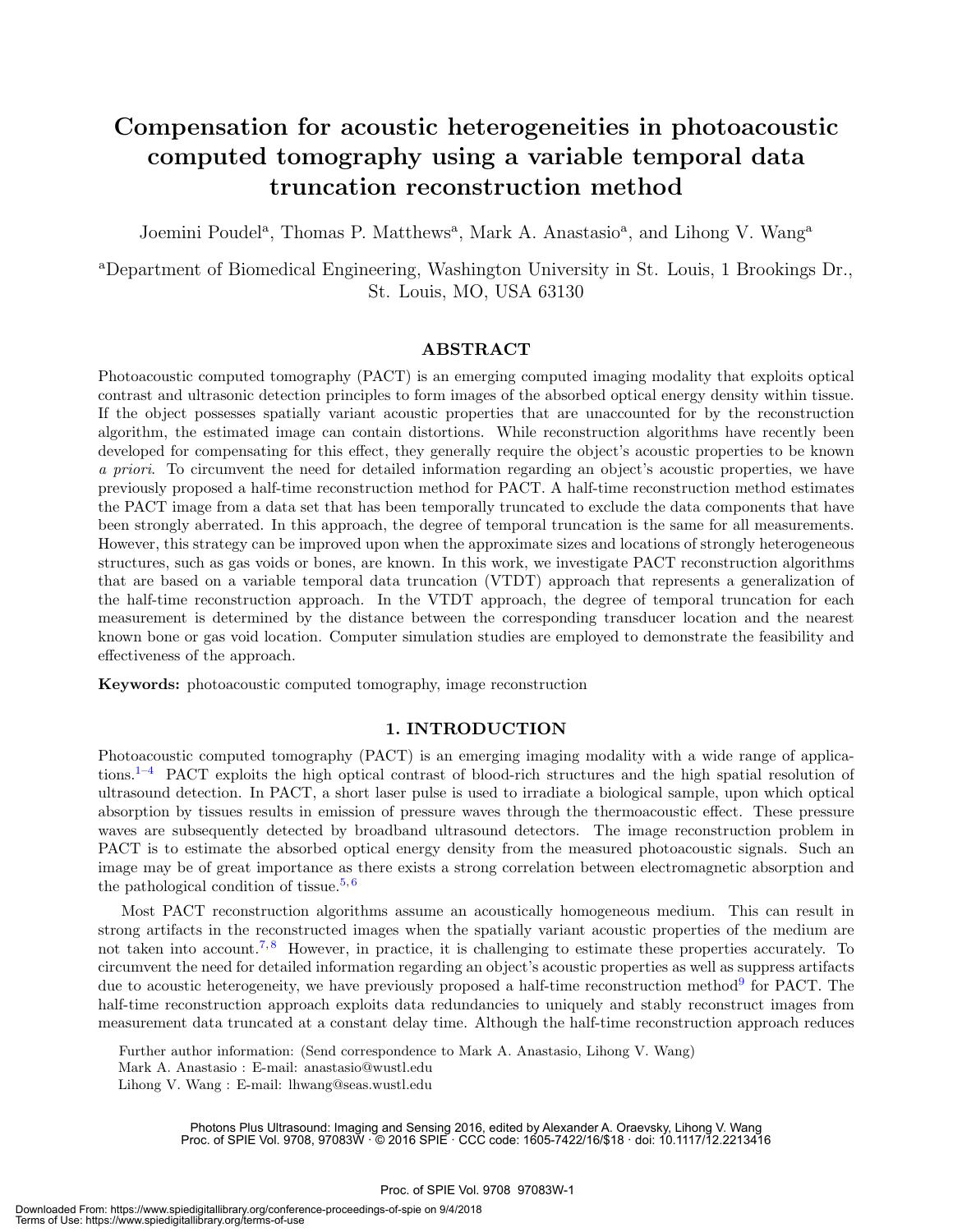the acoustic heterogeneity-induced artifacts as compared to the full-time approach,<sup>9</sup> significant distortions can remain. Moreover, half-time reconstruction algorithms do not employ any a priori information about the acoustic heterogeneities to guide the reconstruction algorithm.

In this work, we propose and investigate a PACT reconstruction algorithm that is based on a variable temporal data truncation (VTDT) approach. This algorithm represents a generalization of the half-time-based reconstruction algorithm and employs a priori information about the acoustic heterogeneities to guide the reconstruction algorithm. The degree of temporal truncation in the VTDT-based algorithm is dependent on the location of the acoustically heterogeneous region relative to the transducer positions. Due to the adaptive nature of the temporal truncation, artifacts arising from the acoustic heterogeneities are more effectively suppressed in the images reconstructed by use of the VTDT-based algorithm, as opposed to images reconstructed by use of the half-time-based algorithm.

#### 2. BACKGROUND

In this section, we will provide an overview of the imaging model and the backprojection (BP) reconstruction algorithm. The temporal truncation strategies developed in subsequent sections will be applied to the BP reconstruction algorithm.

#### 2.1 Imaging Model

Consider the case where an electromagnetic pulse with time dependence  $\delta(t)$  is employed to irradiate tissue. The thermoacoustic effect will produce a pressure wave that will be measured by the wide band ultrasonic transducers that are located on the surface of a spherical measurement aperture  $\partial\Omega$  that encloses the sample. In the 2-D case, the measurement aperture  $\partial\Omega$  corresponds to a circle. Assuming that the medium is acoustically homogeneous with spatially variant optical absorption properties, a mathematical relationship between the measured pressure data  $g(\mathbf{r_0}, t)$  at  $\mathbf{r_0} \in \partial\Omega$  and initial thermoacoustic pressure  $p_0(\mathbf{r})$  within the object is given by<sup>9</sup>

$$
g(\mathbf{r_0}, \bar{t}) = \int d^3 \mathbf{r} \ p_0(\mathbf{r}) \frac{d}{d\bar{t}} \left( \frac{\delta(\bar{t} - |\mathbf{r_0} - \mathbf{r}|)}{4\pi |\mathbf{r_0} - \mathbf{r}|} \right),\tag{1}
$$

where  $c_0$  is the constant speed of sound and  $\bar{t} \equiv c_0 t$ .

In practice, the detected pressure wavefield is discretized temporally and spatially at specific transducer locations. Let  $\mathbf{g} \in \mathbb{R}^{N_r L}$  denote the discretized pressure signal, where  $[\mathbf{g}]_{k N_r+l} = g(\mathbf{r_0}^k, l\Delta^t)$  such that  $k =$  $0, 1, 2, ..., N_r - 1$  and  $l = 0, 1, 2, ..., L - 1$ . Here, L is the total number of temporal samples,  $\Delta^t$  is the temporal sampling interval, and the vectors  $\mathbf{r_0}^k$ ,  $k = 0, 1, 2, ..., N_r - 1$ , represent the  $N_r$  receiver locations on the aperture ∂Ω.

#### 2.2 Backprojection Algorithm

Let us assume the object  $\mathbf{p}_0$  is represented on a 2-D Cartesian grid with  $N = N_1N_2$  grid points, where  $N_i$  denote the number of grid points along the i<sup>th</sup> direction. Hence, the estimated initial pressure distribution,  $\hat{\mathbf{p}}_0 \in \mathbb{R}^N$ , obtained by the use of the BP algorithm is given by  $10$ 

$$
[\hat{\mathbf{p}_0}]_m = \sum_{k=0}^{N_r - 1} \Delta \Omega_k B \left( \mathbf{g}, \frac{|\mathbf{r_0}^k - \mathbf{r_m}|}{c_0 \Delta^t}, k \right) / \sum_{k=0}^{N_r - 1} \Delta \Omega_k, \tag{2}
$$

where  $[\hat{\mathbf{p}_0}]_m$  is the  $m^{th}$  element of  $\hat{\mathbf{p}_0}$  corresponding to grid position  $\mathbf{r}_m$  and  $\Delta\Omega_k$  is computed by

$$
\Delta\Omega_k = \frac{\Delta S_k}{|\mathbf{r_m} - \mathbf{r_0}^k|^2} \left[ \mathbf{n}_{0k}^S \cdot \frac{\mathbf{r_m} - \mathbf{r_0}^k}{|\mathbf{r_m} - \mathbf{r_0}^k|} \right].
$$
 (3)

In Eqn. (3),  $\Delta S_k$  represents the surface area occupied by the transducer at position  $\mathbf{r_0}^k$  and  $\mathbf{n}_{0k}^S$  is the normal of the measurement surface at  $\mathbf{r_0}^k$  that points towards the photoacoustic source. In addition, the function B in Eqn. (2) is a linear interpolation function which is defined as

$$
B(\mathbf{g}, t_{val}, k) = (t_{val} - t_{int})[\mathbf{g}]_{kL + (t_{int} + 1)} + (t_{int} + 1 - t_{val})[\mathbf{g}]_{kL + t_{int}},
$$
\n(4)

where  $t_{int} = \lfloor t_{val} \rfloor$ .

#### Proc. of SPIE Vol. 9708 97083W-2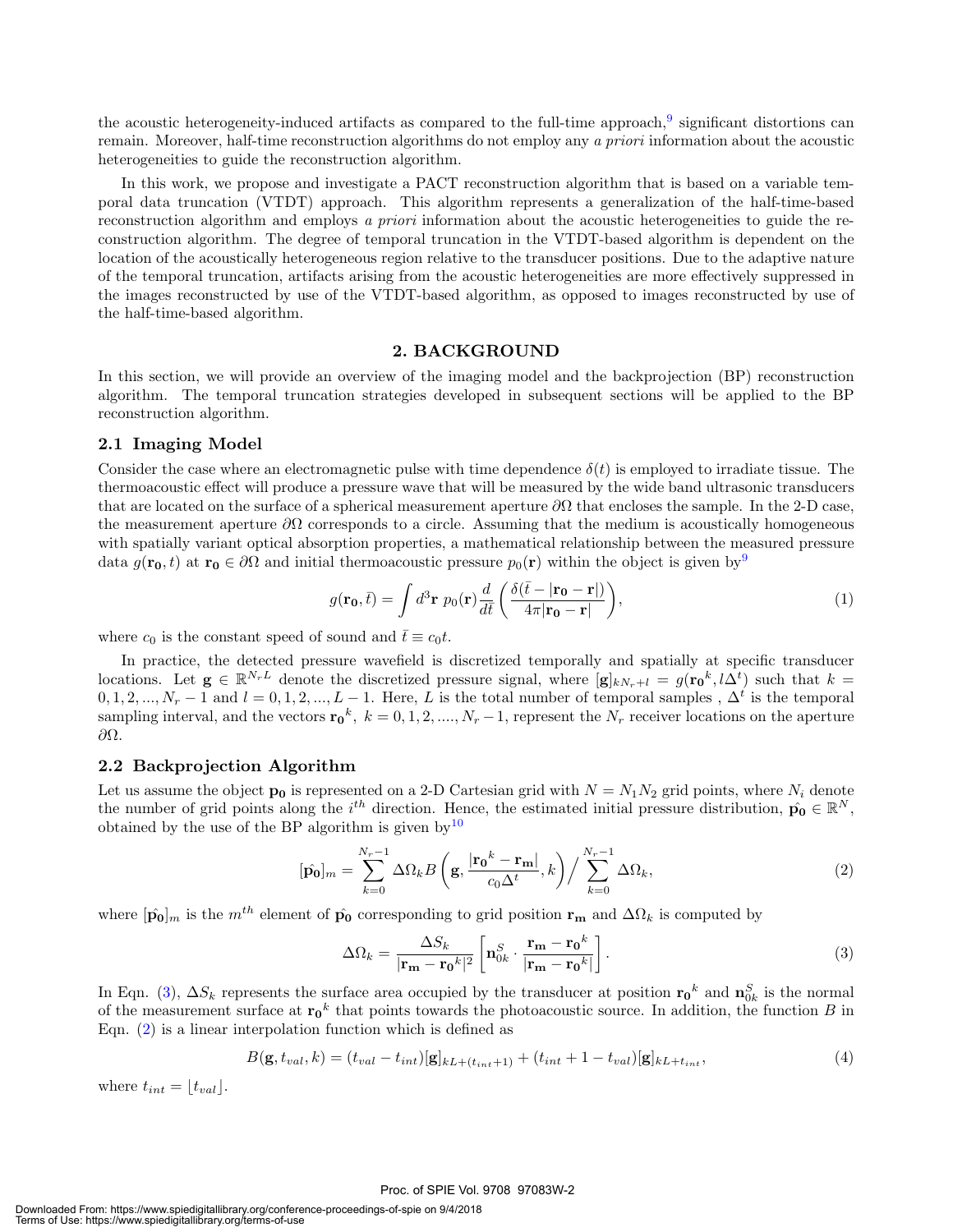#### 3. DATA TRUNCATION STRATEGIES

In the preceding section, we discussed the full-time BP algorithm. In the full-time approach, the images are reconstructed from untruncated measurement data. Here, untruncated data refers to the data acquired at all time points such that pressure waves originating from any point on  $\Omega$  reaches all the receivers on  $d\Omega$ . It has been shown that images reconstructed using full-time data can contain significant distortions when acoustic variations in the object are not accurately modeled.<sup>9</sup> To address this problem, we proposed an image reconstruction algorithm based on a data truncation strategy known as the half-time method.<sup>9</sup> In the half-time method, all transducer measurements are temporally truncated at a specific delay time  $t_{halt}$ , where  $t_{halt}$  represents the time it takes for the pressure waves to propagate from a transducer on  $d\Omega$  to the center of the scanning aperture.

We extend this idea further by adopting a data truncation strategy where the data for each transducer is truncated after a time delay that varies with transducer position. We refer to this as the VTDT approach. In this approach, the data for each transducer is truncated based on the distance between that transducer and the nearest acoustic heterogeneity. As a result, all data that has been distorted by traveling through an acoustic heterogeneity is eliminated from the image reconstruction process.

In both VTDT and half-time approaches, the temporal pressure data is truncated at specific time points such that not all data are backprojected. We can model this process by a truncation matrix  $\mathbb{T} \in \mathbb{R}^{N_r L \times N_r L}$  that acts on **g** to produce a truncated pressure data vector  $\mathbf{g_{Trunk}} \in \mathbb{R}^{N_rL}$  as

$$
\mathbf{g}_{\text{Trunk}} = \mathbb{T}\mathbf{g}.\tag{5}
$$

The construction of the truncation matrix differs between the half-time- and VTDT-based methods. The halftime truncation matrix,  $\mathbb{T}_{HALF}$ ,truncates all temporal data arriving after a specific delay time  $t_{half}$ . Here,  $t_{half}$ is dependent on the radius of the circular measurement aperture as well as the assumed constant speed of sound value of the medium. The VTDT truncation matrix,  $\mathbb{T}_{V T D T}$ , however, truncates all temporal data that has been reflected off or transmitted through the acoustically heterogeneous region. Thus,  $T_{V T D T}$  is dependent on the distance between each of the transducers and the nearest known acoustic heterogeneity as well as the assumed constant speed of the sound of the medium.

#### 3.1 Backprojection algorithm based on temporal data truncation approaches

In temporal truncation methods, the truncated pressure data vector is used by the BP algorithm to reconstruct  $\hat{\mathbf{p}_0}$ . Thus, the reconstructed  $\hat{\mathbf{p}_0}$  is given by

$$
[\hat{\mathbf{p}_0}]_m = \sum_{k=0}^{N_r - 1} \Delta \Omega_k B \left( \mathbb{T} \mathbf{g}, \frac{|\mathbf{r_0}^k - \mathbf{r_m}|}{c_0 \Delta^t}, k \right) / \sum_{k=0}^{N_r - 1} \Delta \Omega_k.
$$
 (6)

In Eqn. (6), T can be equal to either  $\mathbb{T}_{HALF}$  or  $\mathbb{T}_{VTDT}$  depending on whether we are using the half-time-based BP algorithm or the VTDT-based BP algorithm.

#### 4. COMPUTER SIMULATION STUDIES

Computer-simulation studies were conducted to demonstrate the effectiveness and feasibility of the VTDT-based BP algorithm as compared to half-time-based BP algorithm.

#### 4.1 Methods

A 2-D circular scanning geometry was employed to investigate the differences between VTDT- and half-timebased reconstruction algorithms. The scanning geometry utilized 512 transducers that were evenly distributed in a circle of diameter 50 mm.

The three numerical phantoms used in the study to generate the forward data are shown in Figure 1. The acoustic heterogeneity used in the numerical simulation imitated an air void  $(c_0 = 340 \frac{m}{s}$  and  $\rho = 1.2 \frac{kg}{m^3})$ while the background medium consisted of water  $(c_0 = 1500 \frac{m}{s}$  and  $\rho = 1000 \frac{kg}{m3}$ . The initial pressure phantom consisted of two line absorbers placed perpendicular to one another.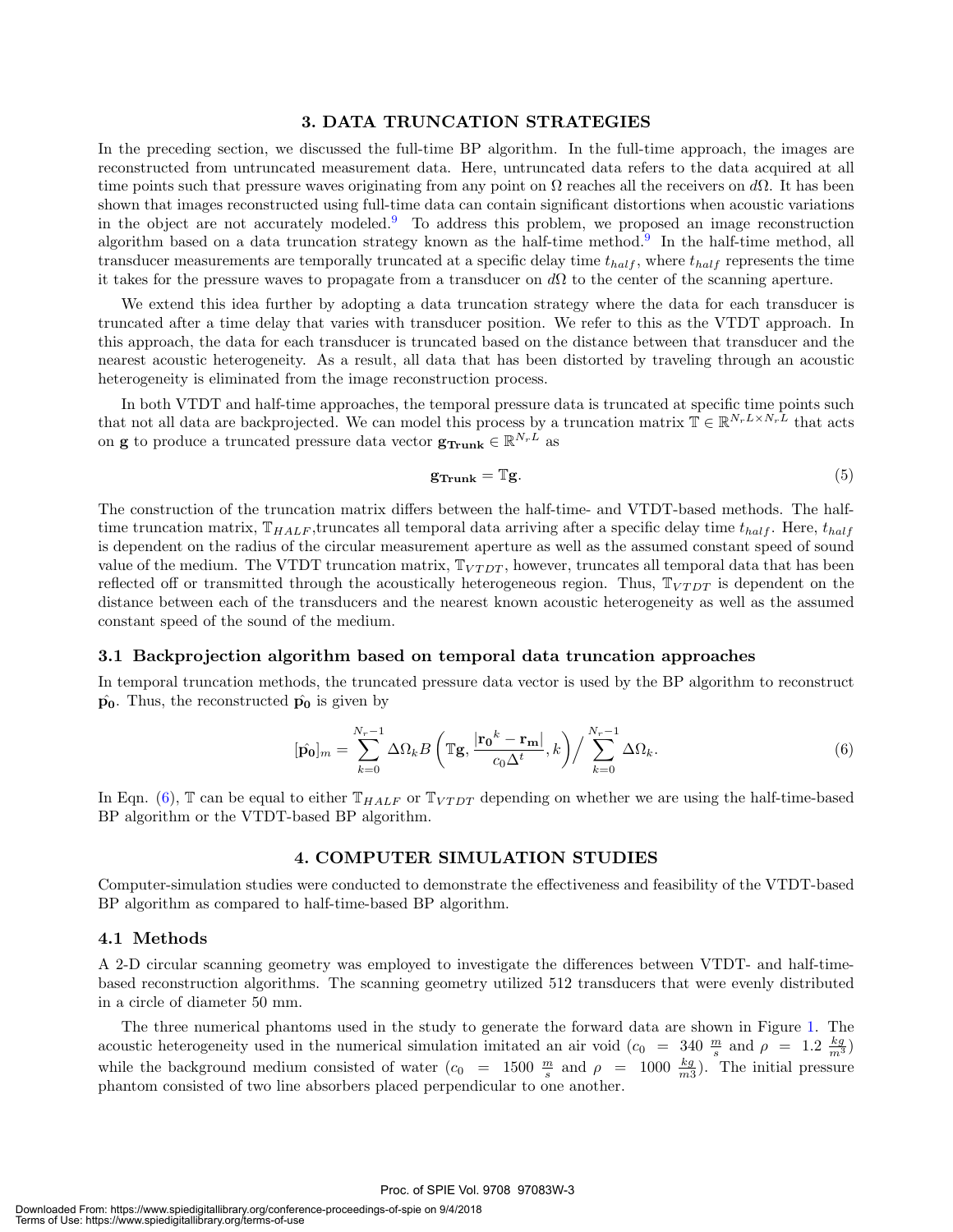

Figure 1: The initial pressure profile (left), speed of sound distribution (middle), and density distribution (right) used for computer simulation studies

Assuming ideal point-like transducers, the simulated pressure data corresponding to the numerical phantoms were calculated by use of the k-space pseudospectral method<sup>11–13</sup> for the scanning geometry described. A 1536  $\times$  1536 grid with a pitch of 50  $\mu$ m was used to simulate the pressure data. A total of 5200 temporal samples were computed at each transducer location with a time step of  $\Delta^t = 6.25$  ns.

### 4.2 Results

For all the reconstruction methods, a constant speed of sound of  $c_0 = 1500 \frac{m}{s}$  was assumed. For the VTDTbased BP algorithm, the truncation matrix  $\mathbb{T}_{V T D T}$  was calculated based on the known location of the acoustically heterogeneous region and the assumed  $c<sub>0</sub>$ . The truncation matrix was utilized to compute the truncated pressure data vector  $g_{\text{Trunk}}$ . Similarly, the truncation matrix and truncated pressure data vector were also computed for the half-time-based BP algorithm. Eqn.  $(6)$  was used to compute the reconstructed  $p_0$  within a limited rectangular domain (512 × 512 pixels) with a grid size of  $\Delta r = 50 \ \mu m$ . The images reconstructed employing the half-time- and VTDT-based BP algorithms are shown in Fig 2. The VTDT approach truncates the reflected signals as well as those transmitted through the acoustically heterogeneous region. As a result, the artifacts due to acoustic heterogeneities are suppressed. In the half-time-based BP reconstructed image, artifacts due to



Figure 2: The normalized BP reconstructed images for half-time- (left) and VTDT-based (right) based approaches.

acoustic heterogeneities are visible in the upper right quadrant. We observe that the same artifacts are mitigated in the VTDT-based BP reconstructed image. Hence, we observe that the VTDT-based reconstruction algorithm utilizes a priori information about the object to mitigate artifacts due to acoustic heterogeneities.